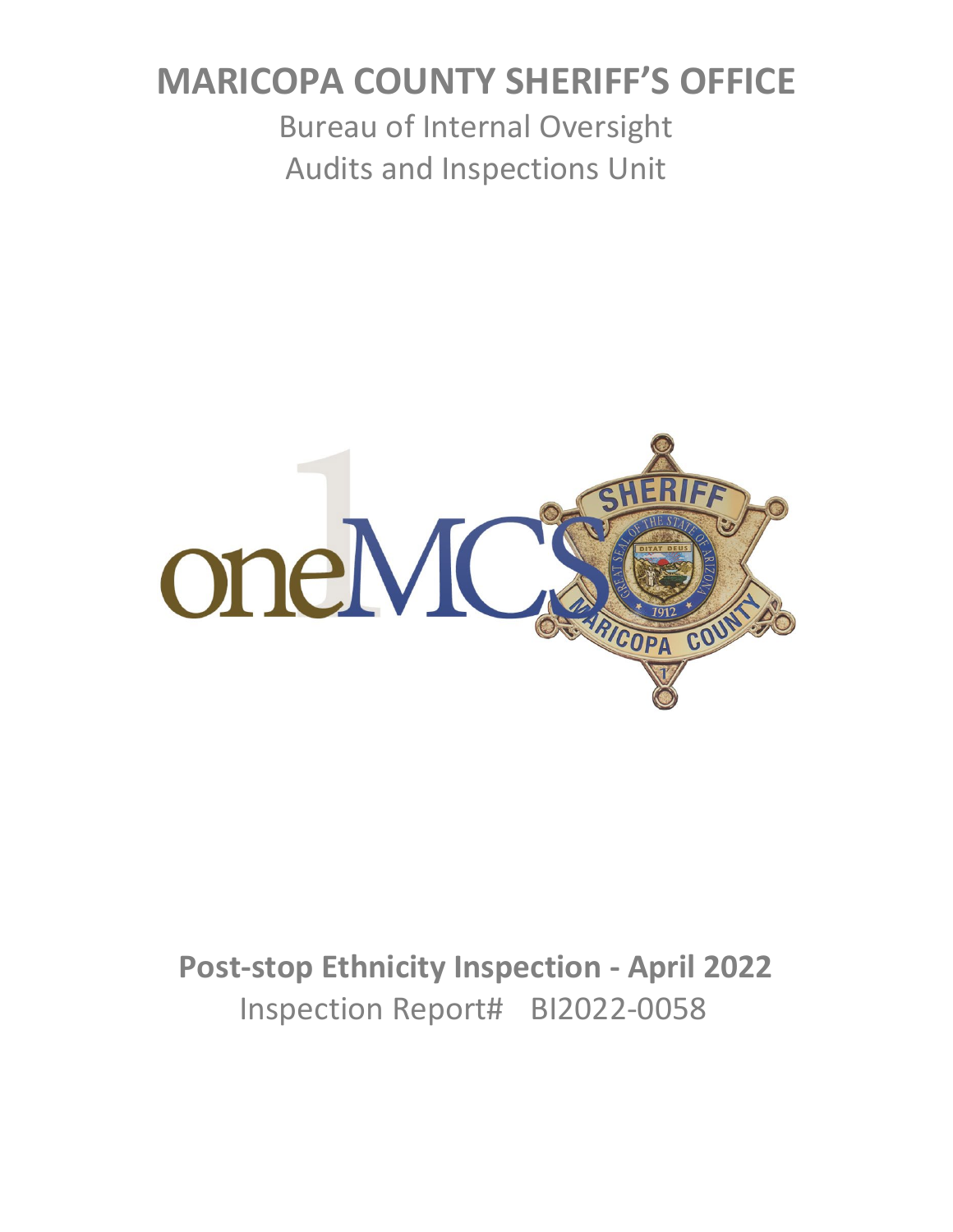The Audits and Inspections Unit (AIU) of the Sheriff's Office Bureau of Internal Oversight (BIO) will conduct monthly inspections of the Post-Stop Perceived Ethnicity of drivers and passengers listed on the Vehicle Stop Contact Forms (VSCF) within the TraCS database. To achieve this, inspectors will utilize a list of Hispanic surnames provided by the United States Census Bureau and a random sample of Body-Worn Camera videos from each selected Hispanic driver. These entries will be uniformly inspected utilizing a matrix developed by the Audits and Inspections Unit in accordance with the procedures outlined in policies, EB-1, EB-2, GJ-35, CP-2, CP-5, and CP-8.

## **Compliance Objectives:**

Utilizing the Post-Stop Perceived Ethnicity Inspection Matrix, review each selected Body Worn Camera video to ensure the following during April 2022:

- Drivers with Hispanic surnames identified as "White"
- Hispanic surname drivers with Passenger Post-Stop Perceived Ethnicity listed as "Unknown-Vision Obstructed"
- Hispanic drivers with Passenger Post-Stop Perceived Ethnicity Identified

### **Criteria:**

MCSO Policy EB-1, *Traffic Enforcement, Violator Contacts, and Citation Issuance* MCSO Policy EB-2, *Traffic Stop Data Collection* MCSO Policy GJ-35, *Body-Worn Cameras* MCSO Policy CP-2, *Code of Conduct* MCSO Policy CP-5, *Truthfulness* MCSO Policy CP-8, *Preventing Racial and Other Bias-Based Profiling*

### **Conditions:**

Collectively there were a total of 1,689 traffic stops made during the month of April 2022, of which 245 traffic stops met inspection criteria:

- 57 of the 245 traffic stops identified drivers with Hispanic surnames as "White."
- 4 of the 245 traffic stops had Hispanic surname drivers with Passenger Post Perceived Ethnicity listed as "Unknown-Vision Obstructed."
- 184 of the 245 traffic stops had Hispanic drivers with identified Passenger Post-Stop Perceived Ethnicity.

Out of 245 traffic stops the MCSO reviewed a total random sample of 24 traffic stops. These traffic stops included:

- 1) 10 stops for Hispanic surname drivers identified as "White"
- 2) 4 stops for Hispanic surname drivers with Passenger Post Perceived Ethnicity listed as "Unknown-Vision Obstructed"
- 3) 10 stops for Hispanic drivers with Passenger Post-Stop Perceived Ethnicity Identified

In all inspections, a "reasonable person" standard was utilized by inspectors.

MCSO achieved a compliance rate of 100% in the Post-Stop Ethnicity Inspection for April 2022, as illustrated in the graph below: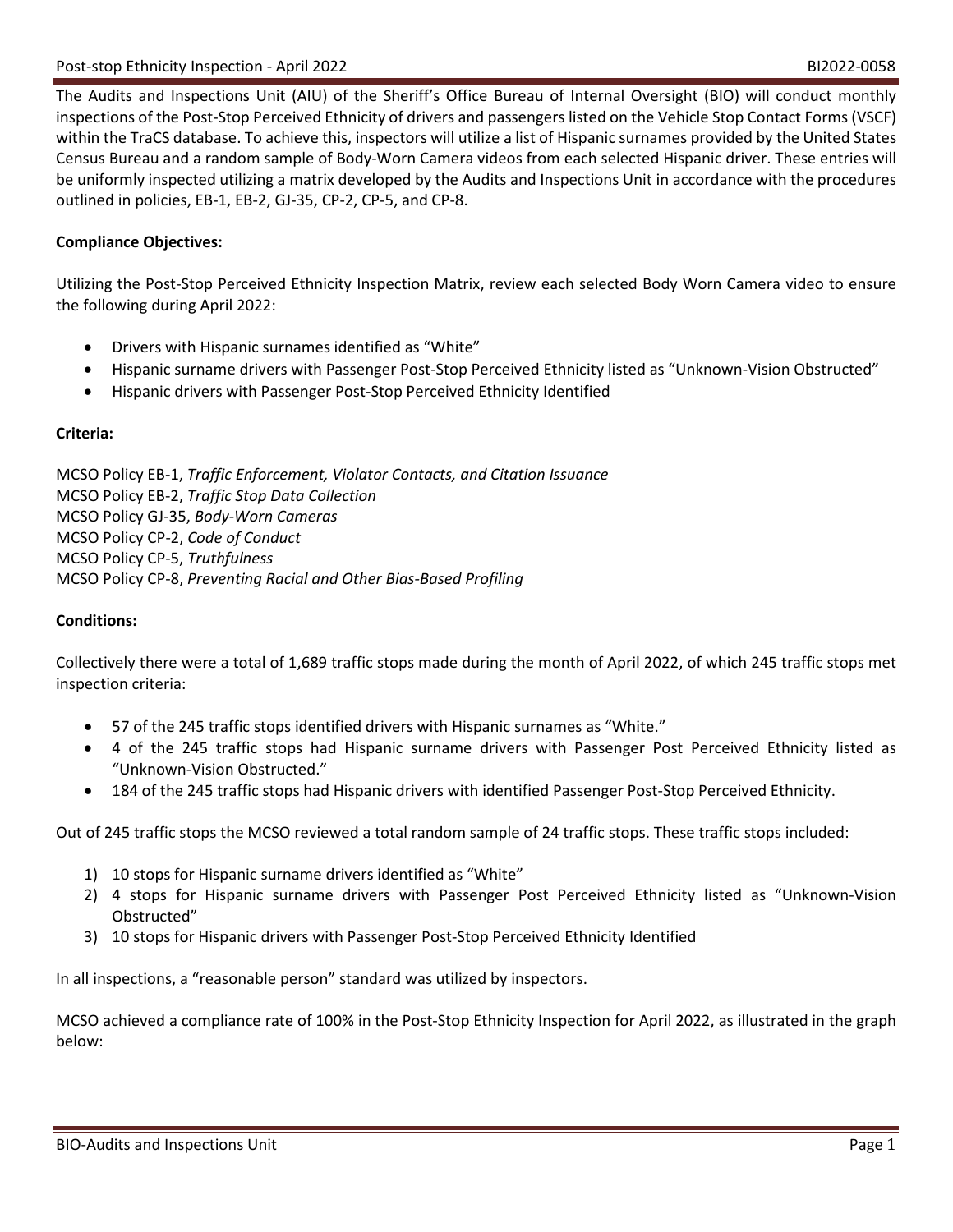

## The compliance rate of each inspection element is illustrated in the table below:

| <b>Inspection Elements</b>                                                                                                                             | Not In<br>Compliance | In Compliance | Total<br><b>Not Verifiable</b> | Total<br>Inspected | Compliance<br>Rate |
|--------------------------------------------------------------------------------------------------------------------------------------------------------|----------------------|---------------|--------------------------------|--------------------|--------------------|
| Drivers with Hispanic surnames identified as "White" on<br>VSCF: Deputy's perception is consistent with inspector<br>(review of BWC)                   | 0                    | 10            | 0                              | 10                 | 100.00%            |
| Hispanic surname drivers with passengers listed as<br>"Unknown-Vision Obstructed": Deputy's perception is<br>consistent with inspector (review of BWC) | $\Omega$             | $\Omega$      |                                | $\Omega$           | 100.00%            |
| Hispanic drivers with Passenger Post Stop Ethnicity<br>identified: Deputy's perception is consistent with inspector<br>(review of BWC)                 | 0                    | 3             |                                | 3                  | 100.00%            |
| <b>Overall Compliance with inspection requirements</b>                                                                                                 |                      | 13            | 11                             | 13                 | 100.00%            |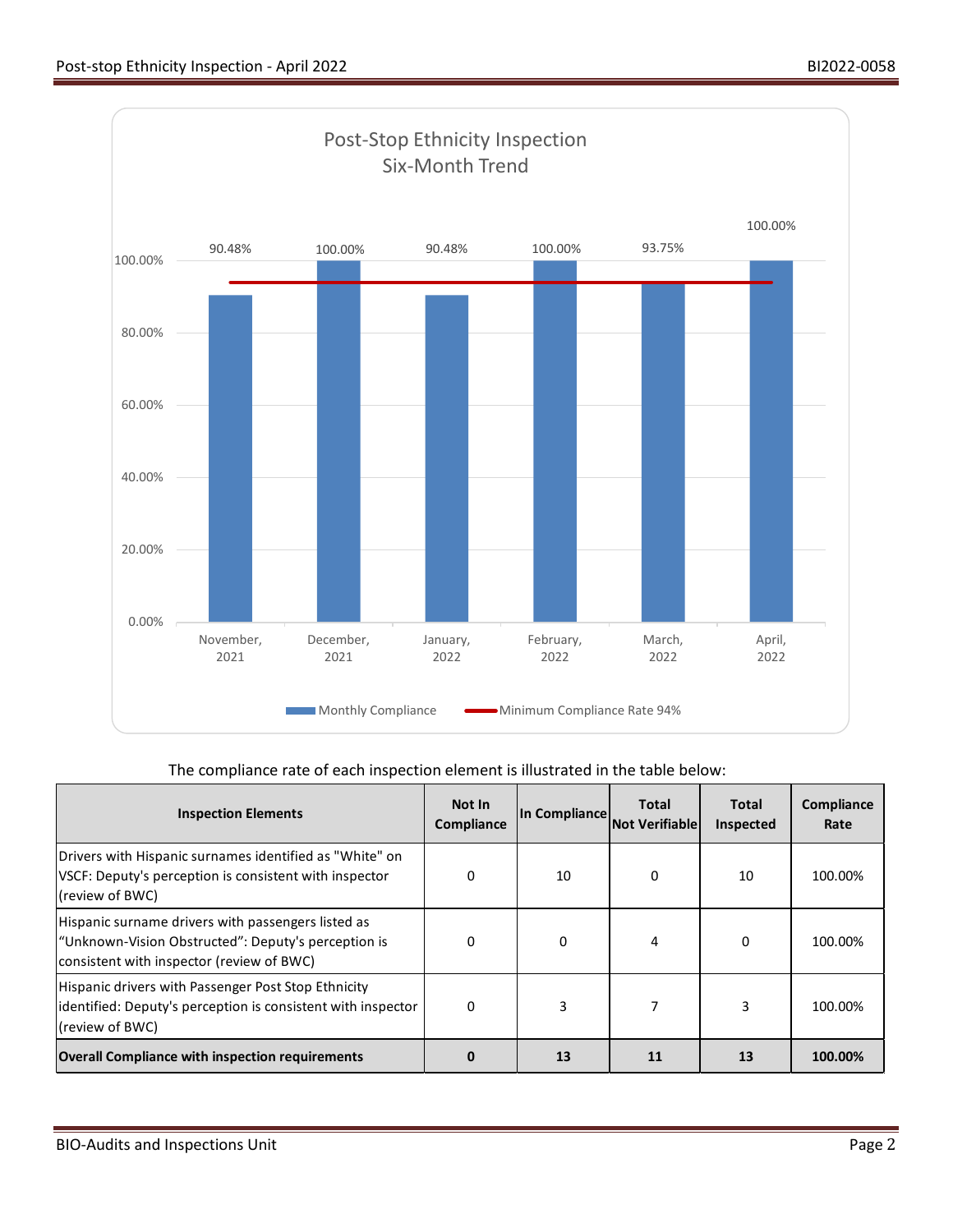The following deficiencies were noted during the inspection:

# Non - Compliance Deficiencies

# District 3 (1 BIO Action Form):

| <b>District</b>                                                                                                                                            | MC#      | Date of<br>Event | <b>Deputy</b> | <b>Current Supervisor</b> | Commander: |
|------------------------------------------------------------------------------------------------------------------------------------------------------------|----------|------------------|---------------|---------------------------|------------|
| District 3                                                                                                                                                 | Redacted | Redacted         | Deputy        | Sergeant                  | Captain    |
| <b>Deficiency</b>                                                                                                                                          |          |                  |               |                           |            |
| Deputy marked the number of occupants as '3' on the VSCF yet noted that the driver stated she had '3' children in her<br>vehicle with her. Policy EB-2.2.H |          |                  |               |                           |            |

## District 4 (1 BIO Action Form):

| <b>District</b>                                                                                                                                                              | MC#      | Date of<br>Event | <b>Deputy</b> | <b>Current Supervisor</b> | Commander: |
|------------------------------------------------------------------------------------------------------------------------------------------------------------------------------|----------|------------------|---------------|---------------------------|------------|
| District 4                                                                                                                                                                   | Redacted | Redacted         | Deputy        | Sergeant                  | Captain    |
| <b>Deficiency</b>                                                                                                                                                            |          |                  |               |                           |            |
| Deputy marked the number of occupants as '1' on the VSCF. The BWC video shows a front seat passenger was present.<br>Policy EB-2.2.H                                         |          |                  |               |                           |            |
| <b>Inspector Notes:</b><br>The above listed Deputy was the FTO during the stop which was made by an OIT.<br>$\bullet$<br>The VSCF was corrected during the draft phase.<br>٠ |          |                  |               |                           |            |

Unless noted above in the deficiency table, there were no prior BIO Action Forms similar in nature or supervisor notes addressing the deficiencies.

## **Action Required:**

With the resulting **100%** compliance for *Inspection BI2022-0058,* a total of **2** BIO Action Forms are requested from the affected divisions for non-compliance deficiencies. **The forms shall be completed utilizing Blue Team**.